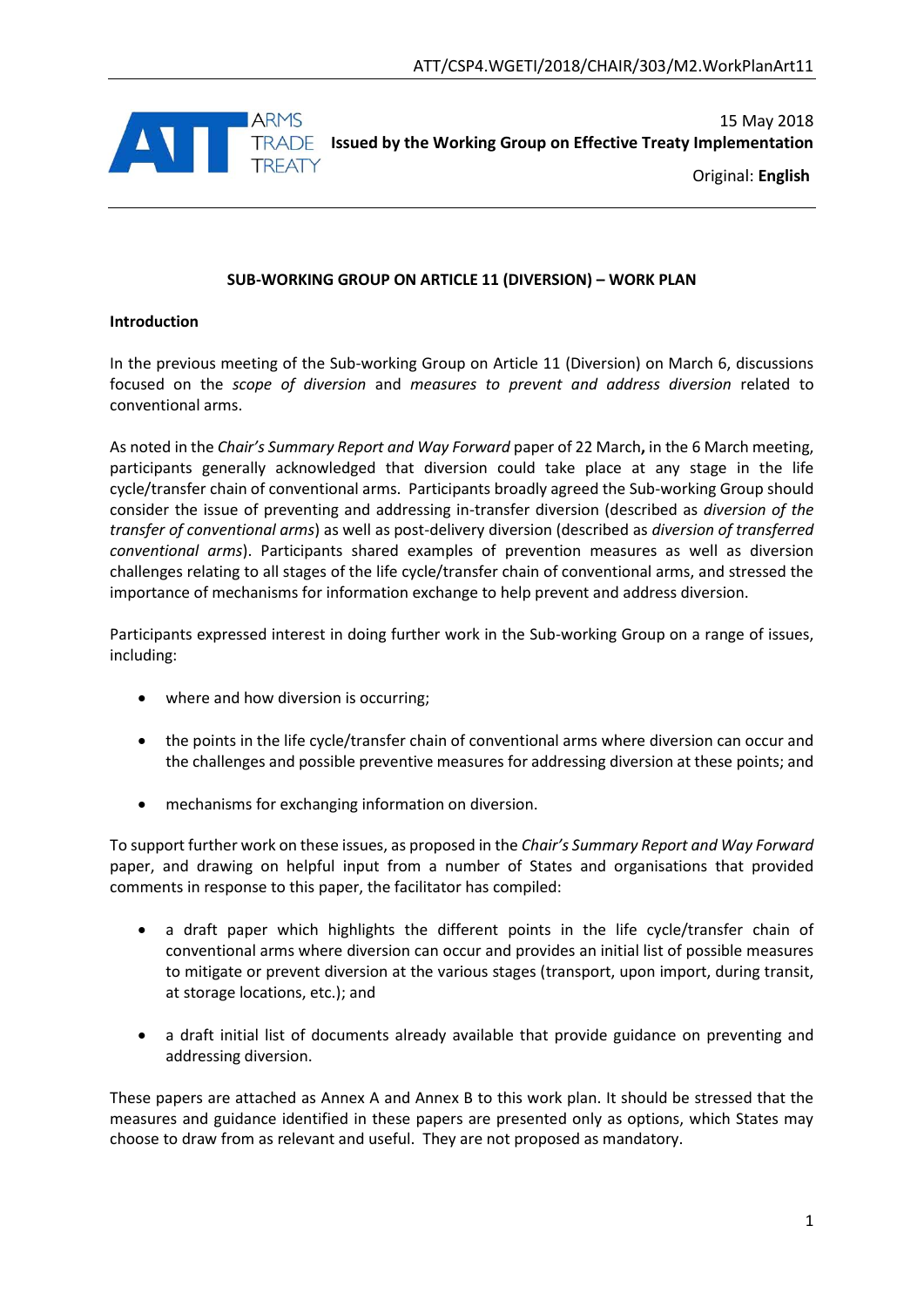As proposed in the *Chair's Summary Report and Way Forward* paper, the second meeting of the Subworking Group will address the areas for further work identified above and develop practical recommendations to be made to the Fourth Conference of States Parties (CSP4). To this end, the facilitator proposes the following program of work and guiding questions for the meeting to structure participants' work.

# **1.** *Where* **and** *how* **is diversion occurring?**

In order to develop effective measures to prevent and address diversion, it is important to identify the key points in the life cycle/transfer chain of conventional arms where diversion can occur, and the processes and methods which can be used to divert conventional arms at these points. It is necessary also to understand the challenges faced in preventing and addressing these types of diversion. The facilitator will invite civil society and State Party experts to introduce these issues, including through use of specific case studies, and encourage participants to share their own national experiences in response.

# Guiding questions

- In your State's understanding or experience, at which points in the life-cycle/transfer chain of conventional arms are they most at risk of diversion, and how are they diverted?
- In your State's understanding or experience, what challenges are faced when preventing or addressing diversion at these points?
- Can you share specific examples from your own State's experience of cases where diversion was attempted or succeeded, and what impact this had on your State's practices with respect to preventing and addressing diversion?

## **2. Measures to prevent and address diversion**

It is clear that diversion can take place at any stage in the life cycle/transfer chain of conventional arms, and different measures to prevent and address diversion are needed for different stages of the life cycle/transfer chain. At the 6 March meeting, and through their responses to the *Chair's Summary Report and Way Forward* paper of 22 March, States have shared examples of a range of measures to prevent and address diversion at different stages in the life cycle/transfer chain. The facilitator has compiled a draft paper based on these inputs, which highlights the different points in the life cycle/transfer chain of conventional arms where diversion can occur and provides an initial list of possible measures to mitigate or prevent diversion at the various stages. The facilitator has also compiled a draft list of documents already available that provide guidance on preventing and addressing diversion. It should be stressed that the measures and guidance identified in these papers are presented only as options that States may choose to draw from as relevant and useful. They are not proposed as mandatory. The facilitator will introduce these draft papers and invite participants to comment (participants are encouraged to provide written comments on the draft papers to the Secretariat in advance of the meeting if they are in a position to do so).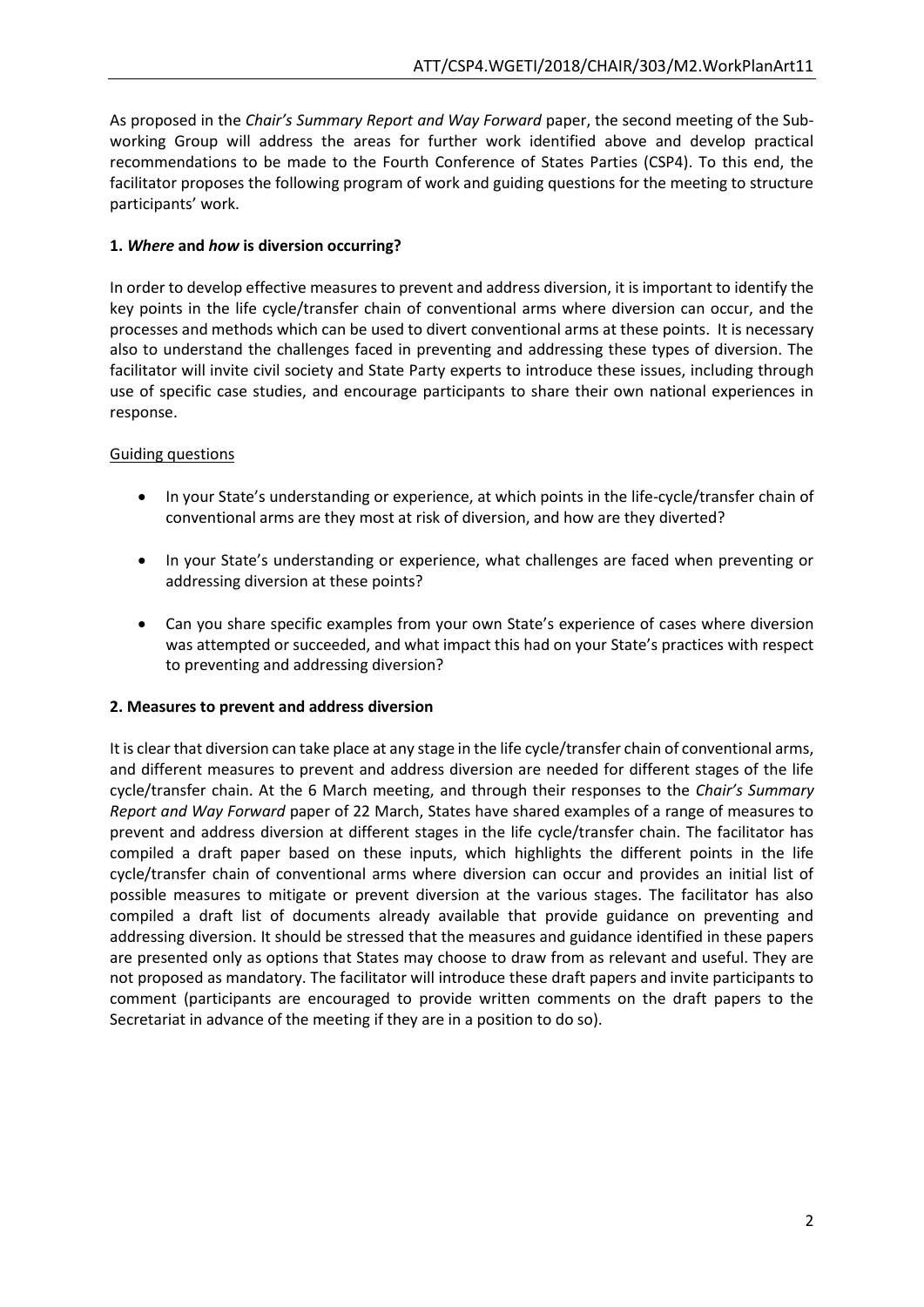## Guiding questions

- In your State's view, and taking into consideration the discussion on where and how diversion occurs, does the facilitator's draft paper on measures to prevent and address diversion satisfactorily capture:
	- the different points in the life cycle/transfer chain of conventional arms where diversion can occur; and
	- possible measures to mitigate or prevent diversion at the various stages (transport, upon import, during transit, at storage locations, etc.)?

What changes to the paper would your State recommend to make it most useful to States?

- In your State's view, could the paper be used in further work of the Sub-working Group, and if so, in what way?
- In your State's view, does the facilitator's draft list of documents already available, which provide guidance on preventing and addressing diversion, satisfactorily capture the available materials on this subject? What changes to the paper would your State recommend to make it most useful to States?
- In your State's view, could the paper be used in further work of the Sub-working Group, and if so, in what way?

#### **3. Mechanisms for exchanging information**

In the 6 March meeting, and in the separate discussions in the Working Group on Transparency and Reporting on 8 March, participants stressed the importance of mechanisms for information exchange to help prevent and address diversion, including establishing (or better utilising) national focal points. Information exchange is important at the policy level (i.e. on measures to prevent and address diversion) as well as at the operational level (i.e. on specific cases of diversion). Participants highlighted some of the mechanisms already in place at the regional level as well as bilateral exchanges. Some suggested the Working Group on Effective Treaty Implementation (WGETI) and the database of national focal points that the Arms Trade Treaty (ATT) Secretariat is currently developing were the only formal mechanisms required for information exchange within the ATT framework. However, there was general acknowledgement of the need for further exploration of options and approaches to enhance information sharing. The facilitator will invite participants to share their views on this.

#### Guiding questions

- What are your State's current practices with regard to information exchange on diversion?
- In your State's view, what existing mechanisms are useful for exchanging information on diversion? Are there ways in which these could be enhanced?
- In your State's view, are existing bilateral, regional and ATT mechanisms (WGETI and Secretariat database) for information exchange sufficient, or are new mechanisms needed?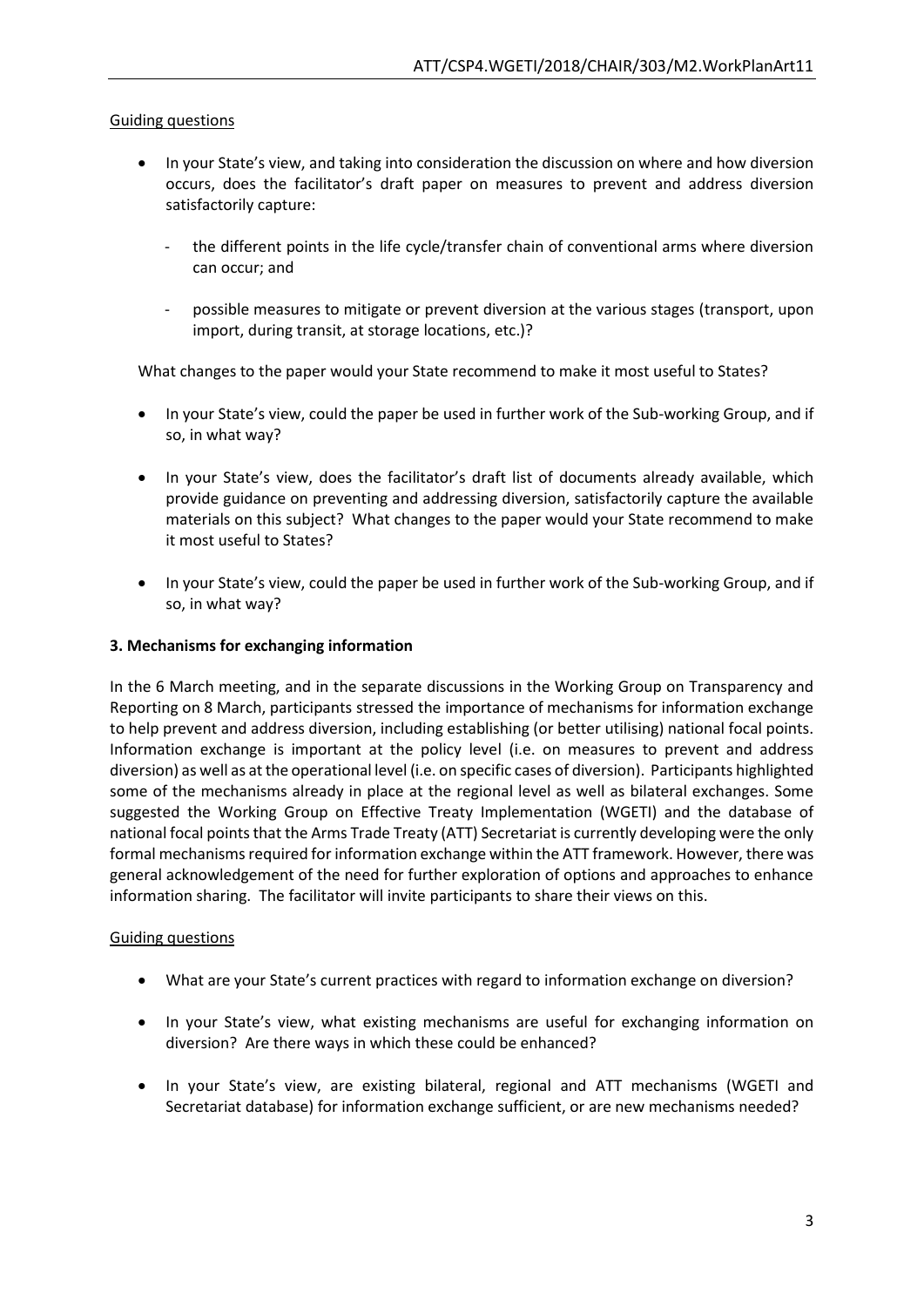• In your State's view, what further work should the Sub-working Group do on the issue of information exchange?

## **4. Conclusions and recommendations**

#### Guiding questions

Considering the Sub-working Group's discussions to date, what would your State recommend to CSP4 regarding outcomes from the Sub-working Group on Diversion and further discussion of issues in connection with Article 11 (Diversion), including on:

- The draft initial list of possible measures to mitigate or prevent diversion at the various stages of the life cycle or transfer chain of conventional arms;
- The draft initial list of documents already available for providing guidance on preventing and addressing diversion;
- Further discussion of possible mechanisms for information exchange in future CSP cycles; and
- Whether projects related to Article 11 (Diversion) should be priorities for the Voluntary Trust Fund (VTF)?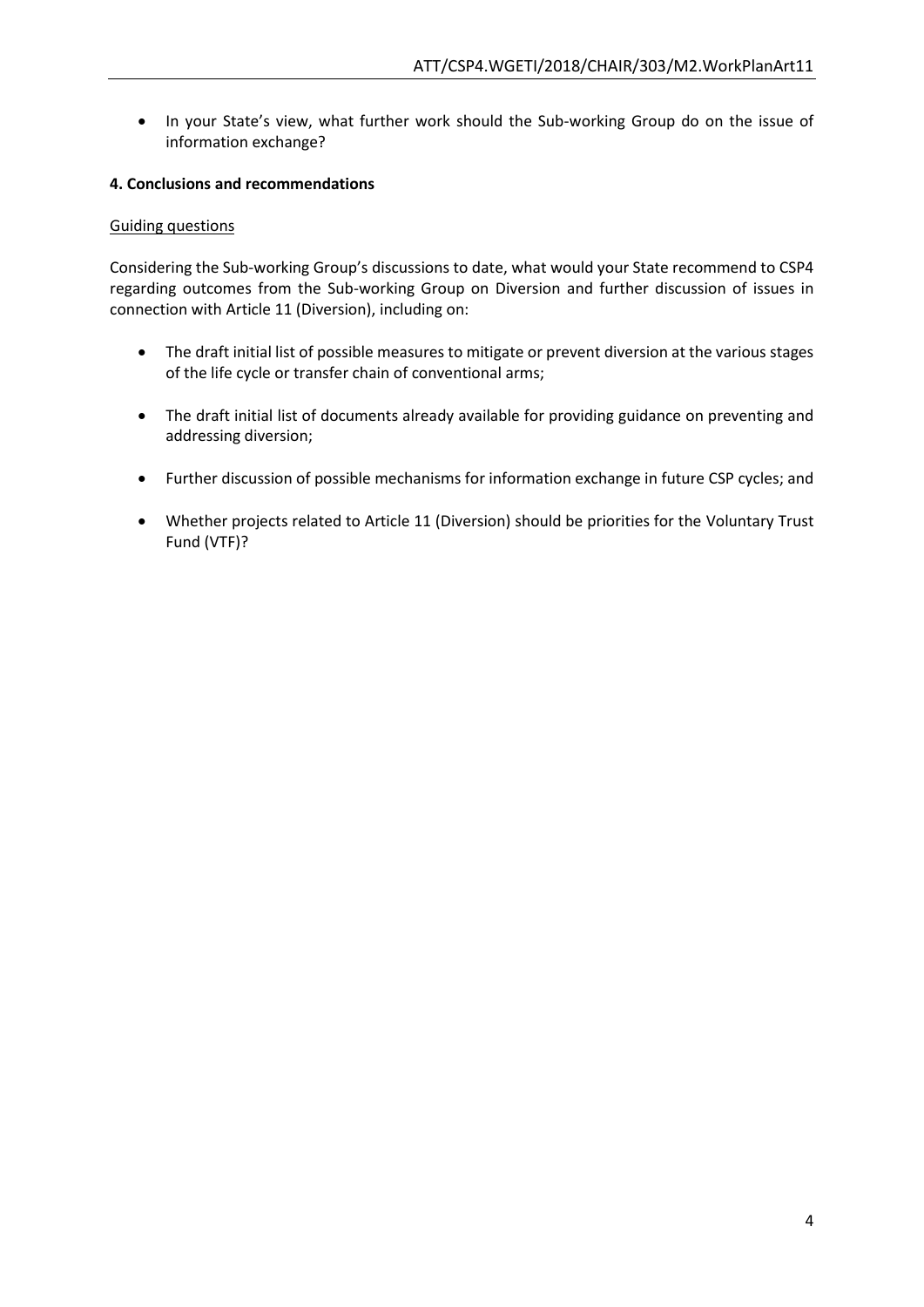## **ANNEX A**

#### **MEASURES TO PREVENT AND ADDRESS DIVERSION**

The measures identified in this paper are presented only as a non-exhaustive list of options which States may choose to draw from, where relevant and useful, to prevent and address diversion as it may occur in their particular national context. They are not proposed as mandatory.

#### **Transfer chain stage 1: Before the transfer/Country of origin/point of embarkation**

States could consider:

- 1. Requiring or encouraging all parties involved in conventional arms transfers (exporters, freight forwarders/intermediate consignees, brokers, shipping agents, and end users) to be registered with national authorities.
	- This could include transportation companies which conduct transfers between third countries.
- 2. Requiring or encouraging parties involved in conventional arms transfers to introduce internal export control compliance programs to assist them in complying with national export control legislation and regulations, and increase awareness and mitigation of diversion risks.
	- Internal compliance programs could include provisions for parties to conduct their own risk assessments, record-keeping on international commercial operations, and cooperation and information sharing with competent authorities (e.g. regular reporting on licences used, cooperation with compliance visits by government agencies etc.).
- 3. Performing consistent and objective transfer risk assessments that take into account the risk of diversion, including by:
	- Establishing the legitimacy and credibility of the exporter, brokers, shipping agents, freight forwarders/intermediate consignees and stated end-use/r.
		- Note the guidance regarding such assessments in sources such as the Wassenaar Arrangement 'Elements for Objective Analysis and Advice Concerning Potentially Destabilising Accumulations of Conventional Arms' and 'Best Practices to Prevent Destabilizing Transfers of SALW through Air Transport', as well as the EU 'User's Guide for the Common Positon'.
	- Also examining the risks:
		- Arising from the proposed shipment arrangements.
		- Arising from the potential unreliability of controls in the importing country and the transit country (if applicable).
		- Arising from insufficient resources to allow for effective enforcement of national laws concerning the transfer of conventional arms.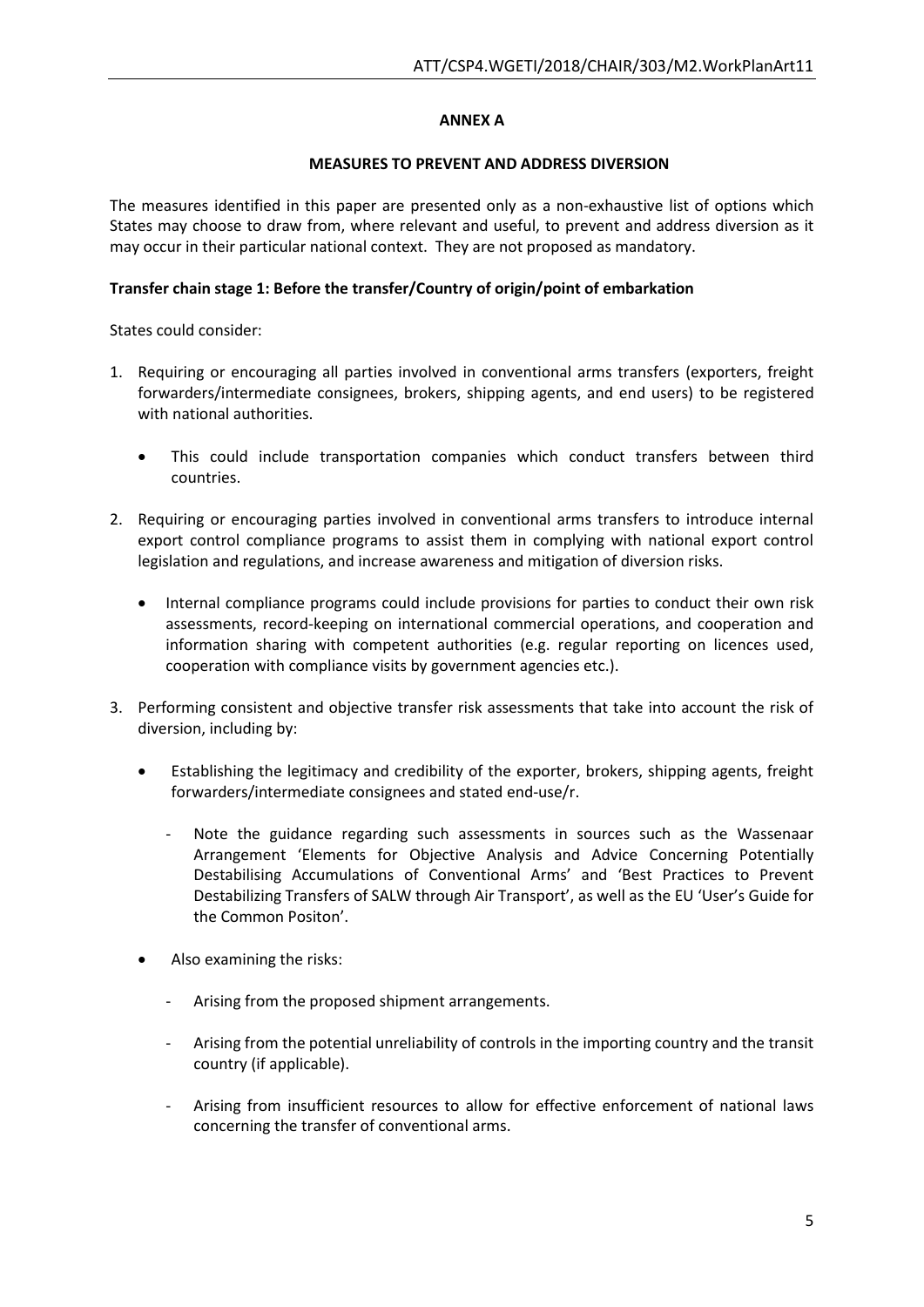- That a conventional arms transfer would increase the risks of diversion or irresponsible export of the existing holdings of the end-user.
- Utilising interdepartmental / inter-agency examination of the exportation requests, enabling analysis of diversion risks to be based on reliable information, from diverse sources (diplomatic, customs, intelligence unit, UN experts reports, information exchanges between States).
- Maintaining national databases identifying natural or legal persons previously sanctioned and /or involved in illicit trafficking.
- 4. Requiring all conventional arms transfers to be subject to prior authorisation, delivery under specific conditions and within a certain amount of time.
- 5. Requiring proper documentation (such as contracts or agreements, international import certificates, transit approvals, end-user certificates (EUCs), and various other assurances) and a thorough review of that documentation. This review should involve:
	- Authentication of documentation (including checks for forged or inauthentic documentation, including authentication of EUCs through diplomatic channels or the importing country's national authority by using the declared Point of Contact).
	- Verification of contents of the documentation through establishing the legitimacy and credibility of the stated end-use/r (see point 4 above).
	- To prevent any falsification risk, importing States could institute national procedures for issuing EUCs for government and private end-users.
- 6. Including concrete, unambiguous suspension or cancellation clauses in the wording of all conventional arms contracts.
- 7. Requiring the following details in EUCs:
	- Parties involved in the transfer (essential: details of the exporter and end user, such as name, business name, address, phone, etc.; optional: details of the intermediate consignee and final consignee).
	- Goods to be transferred (essential: description, reference to contract, purchase order, invoice or order number; quantity and/or value).
	- End-use (essential: indication of end user; undertaking, where appropriate, that the goods will not be used for purposes other than the declared end use and/or used for Chemical Biological Radiological and Nuclear (CBRN) etc.).
	- Location (optional: certification that goods are to be installed at/used at premises of end user; agreement to on-site inspections).
	- Documentation (essential: signature, name, title of consignee/end-user representative; original or legally-certified copy; optional: signature and certification by government of final consignee/end user; unique identifier/number provided by the government authority; validity terms and date of issue; kept with conventional arms all along the transfer).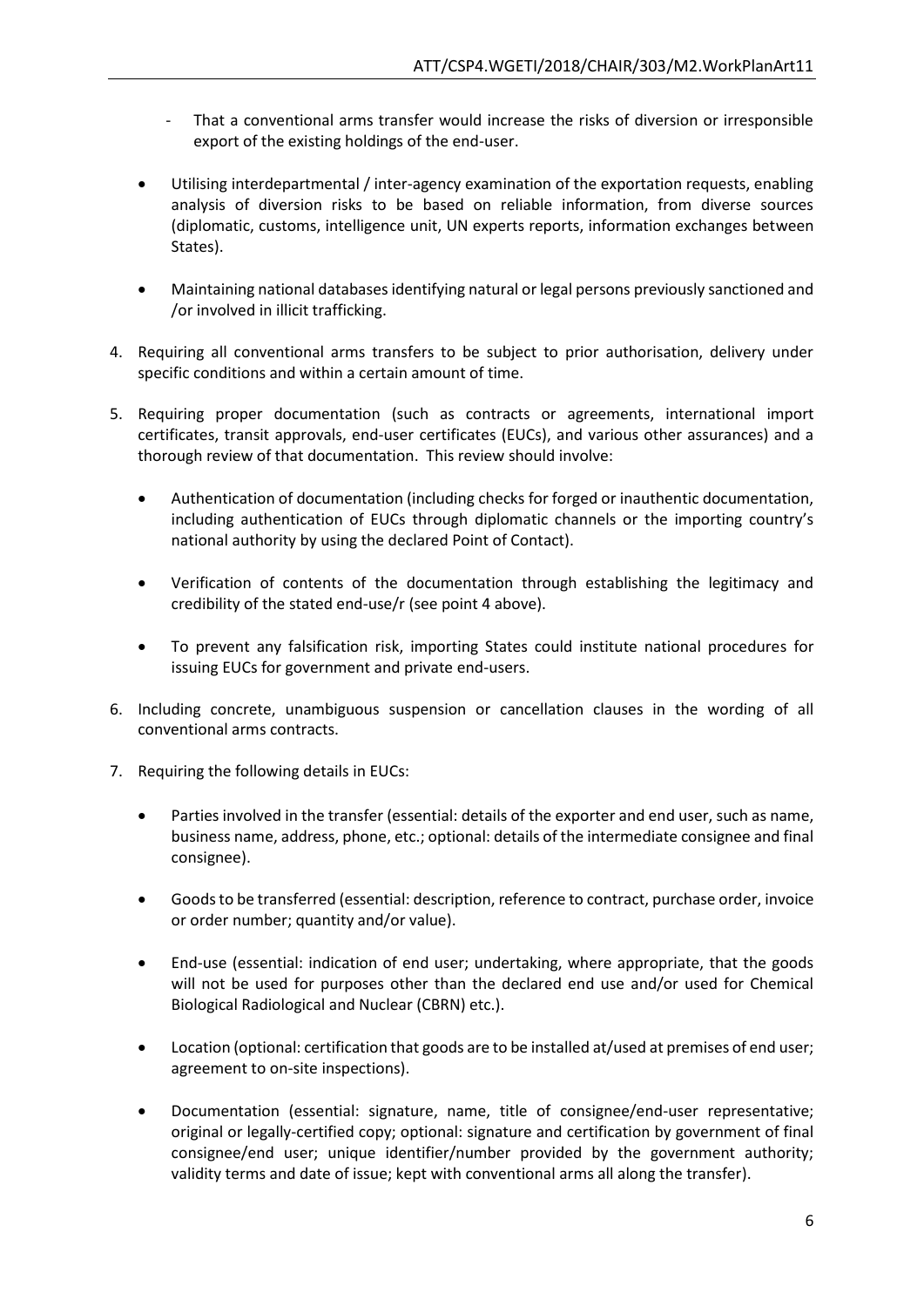- Re-export / diversion (optional: an undertaking not to re-export/tranship at all, or at least not without notification or express permission from original exporting state's competent authorities).
- Delivery verification (optional: provide a Delivery Verification Certificate / proof of arrival).
- Note the useful guidance provided on these points in the Wassenaar Arrangement 'End-User Assurances Commonly Used Consolidated Indicative List' (also used by the Organization for Security and Cooperation in Europe's (OSCE) 'Standard elements of EUCs', as well as the International Small Arms Control Standards (ISACS) module on EUCs.
- 8. Requiring particular conditions to be met prior to authorisation, such as:
	- The transmission of supporting documents, allowing verification of the legality of the transfer (e.g. evidence of an international importation certificate from the recipient country).
	- Provision of information related to transport prior to the grant of the exportation authorization: mode of transport, name of the transporter, nationality, route to be taken.
		- Note, for example, useful guidance on details to be shared and conditions for licences specifically for air transport in the Wassenaar Arrangement 'Best Practices to Prevent Destabilizing Transfers of SALW through Air Transport'.
	- Agreement to specific conditions on storage facilities (location, conditions, specific management measures and security).
	- Verification through physical inspections of the adequacy of the recipient's storage facilities.
	- Enforcement of technical conditions to secure conventional arms, such as the systematic marking of the exported ammunitions and small arms and implementation of systems (PIN codes etc.) preventing use by non-authorized persons.
	- Agreement to particular disposal requirements (e.g. conditioning the sale of new small arms and light weapons on the verified destruction of old stocks).
- 9. Not authorising the export if a significant risk of diversion is detected.

10. For transit and importing States, measures including:

- Requiring prior authorization for the transit and importation of conventional arms through and to their territory.
- Communicating to the exporting country documents indicating whether the transfer has been authorized or is subject to any objection.

#### **Transfer chain stage 2: During the transfer / En route to the intended end user / In transit**

States Parties could consider:

1. Monitoring and protecting conventional arms shipments, in cooperation with industry parties involved (e.g. freight forwarders/intermediate consignees, transporters etc) from the time the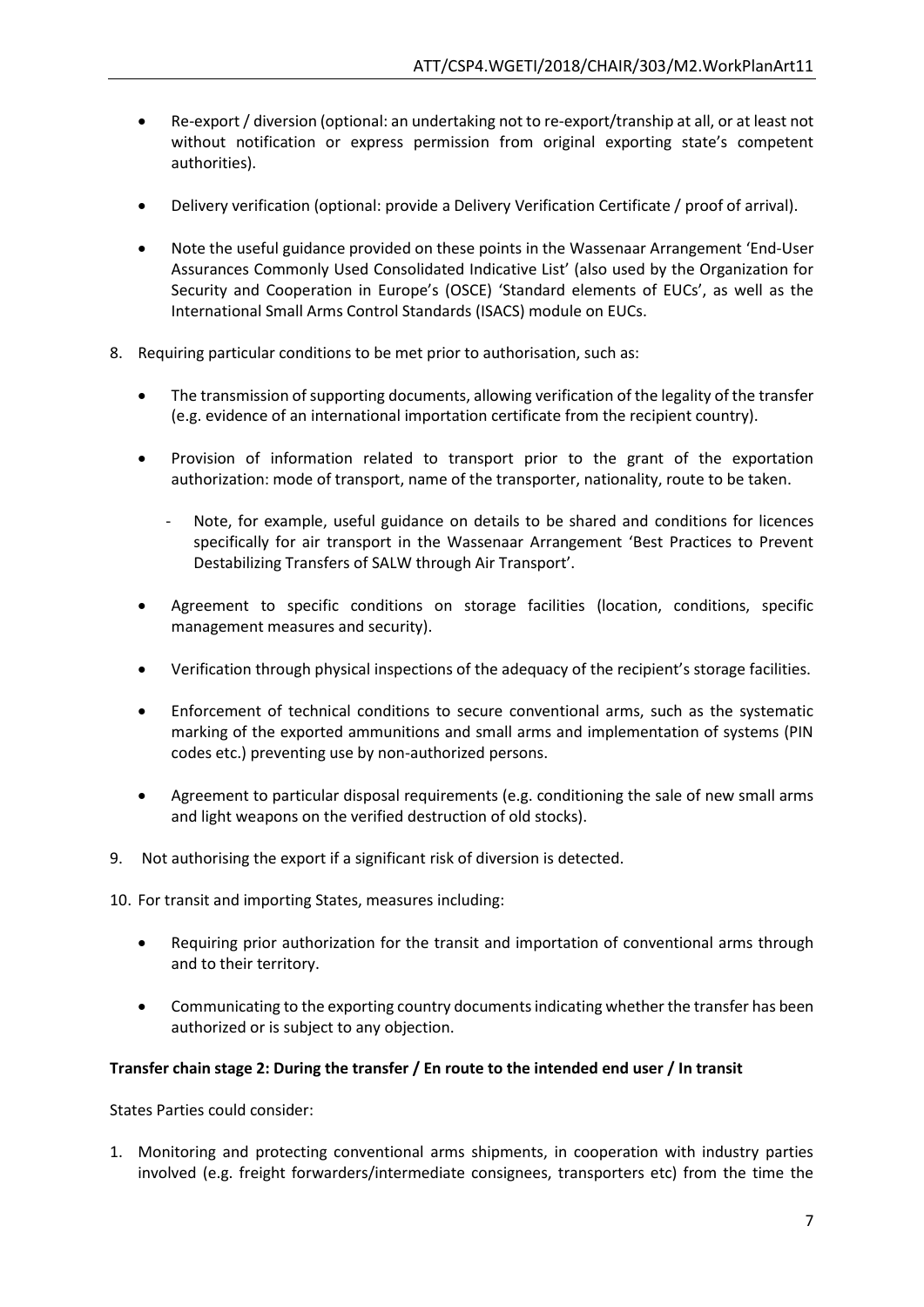arms leave the warehouse in the exporting state until the intended end user receives them (and verifies delivery), including through:

- Physically accompanying the shipment or remote monitoring via satellite.
- Stringent physical security requirements (such as ensuring that arms and ammunition are transported in separate vehicles, the use of alarm systems on transport vehicles and container seals, and physical inspection during transit and at the point of delivery).
- Scrutiny of arms shipments and documentation by customs agents in all the States involved in the transfer (exporting, transit, and importing States).
- Note useful guidance in the Wassenaar Arrangement 'Best Practices to Prevent Destabilizing Transfers of SALW through Air Transport'.
- 2. Ensuring close coordination and information sharing with the governments of transit States.
- 3. Requiring or encouraging delivery notification by any transit countries (through delivery receipts signed by the importations customs service, delivery verification certificate, etc.).
	- Note that in the case of delivery by air, the exporter may be required to provide a 'certificate of unloading' to confirm delivery.

## **Transfer chain stage 3: At or after importation / Post-delivery**

States Parties could consider:

- 1. Requiring or encouraging delivery notification by the importing State (through delivery receipts signed by the importations customs service, delivery verification certificate, etc.)
	- Note that in the case of delivery by air, the exporter may be required to provide a 'certificate of unloading' to confirm delivery.
- 2. For exporting States: conducting post-delivery checks to verify compliance with end-use conditions, such as the condition that no re-export can take place without prior notification to the country of origin, including through:
	- Checking end-use certificates by, for instance, checking delivery signatures against the list of authorised signatories by directly contacting such signatories using contact information provided in advance of the certificate.
	- Organising regular on-site visits to verify the ongoing use(r) of the arms.
	- Conducting physical inventories of exported conventional arms to ensure they are properly accounted.
	- Investigating suspected violations of end-use and re-transfer conditions agreed to by the end user.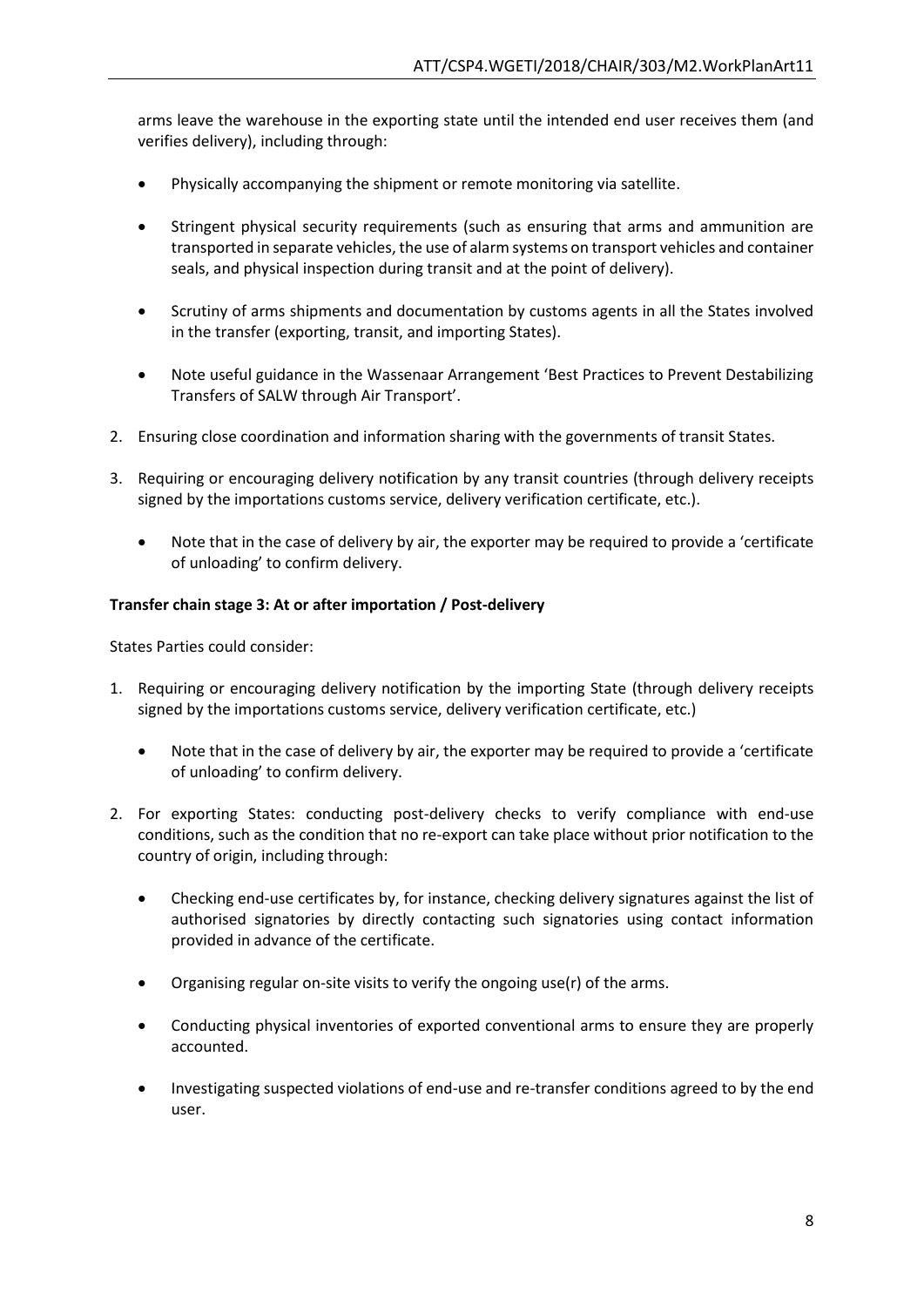- 3. For importing States: marking (in the case of small arms and light weapons) and registering (in all cases) all conventional arms and ammunition entering their national territory, as well as the secure transfer of these to the authorised end-user.
- 4. For exporting and importing States: initiation and compliance with tracing requests.

# **Transfer chain stage 4: Post-delivery storage / National stockpiles**

States Parties could consider:

- 1. Establishing and maintaining robust stockpile management procedures for the safe storage of conventional arms and ammunition, including by:
	- Establishing and conducting inventory management and accounting procedures (including centralized record-keeping, which entails storing records of transactions made by all departments in a single, central authority).
	- Controlling access to stockpiles.
	- Applying physical security measures (such as fencing and locking systems).
	- Ensuring the security of stockpiles that are in transport.
	- Destroying all surplus arms and ammunition in regard to the international norms and standards.
	- Ensuring appropriate staff training in safe and secure stockpile management procedures.
	- Note useful guidance provided in the ISACS Module on 'Stockpile management'.
- 2. Ensuring adequate border controls and patrols.

## **Other comprehensive measures applicable across the transfer chain**

States Parties could consider:

- 1. Establishing a strong national system for licensing and control of international transfers of conventional arms (including transit and trans-shipment).
- 2. Ensuring close cooperation and information-sharing with other States involved in the arms transfer chain, including information on international trafficking routes, illicit brokers, sources of illicit supply and methods of concealment.
- 3. Maintain open communication across various licensing, intelligence, customs, and other government agencies.
- 4. Running industry outreach programmes (such as with industry associations) to share diversion risk assessment guidance and encourage industry to play a cooperative role in risk assessment and management.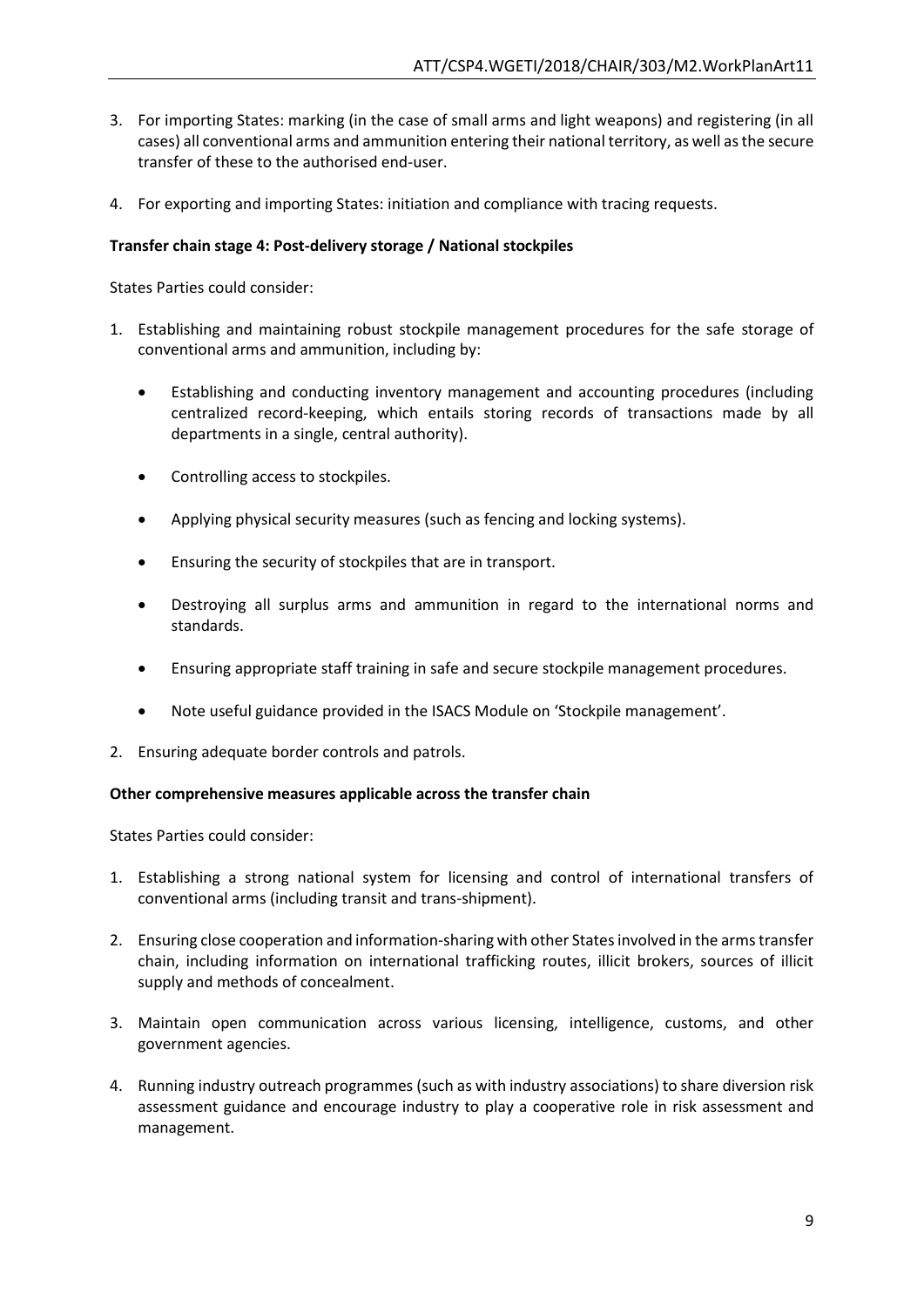- 5. Creating registers of conventional arms manufacturers, exporters, and brokers, with the requirement that records are effectively managed.
- 6. Develop Customs, law enforcement and intelligence cooperation amongst States.
- 7. Providing sufficient resources to national authorities, especially customs authorities, to ensure they have effective control over conventional arms flows into and out of their territory.
- 8. Reinforcing cooperation between national authorities and the private sector (armament industry, transporters, banks, etc.) to ease the detection and the interception of the illicit flows.
- 9. Ensuring that when a diversion is detected, appropriate legal and administrative measures are taken to enable the competent national authorities to seize the illicit conventional arms.
- 10. Ensuring the establishment of criminal offences and the capacity for sanctioning violators in relation to diversion detected during post-delivery checks or at any time during an arms transfer.
	- Available sanctions should be both administrative (including confiscation of conventional arms) and criminal (sufficiently high to serve as deterrents).
- 11. Ensuring effective legislation for investigating and punishing theft, corruption and other diversionrelated offences.
- 12. For both exporting and importing States: jointly developing and agreeing programmes to identify challenges identified, which may take various forms depending on the challenges identified.
- 13. For example, the exporting and importing States could collaborate on measures to improve the security of stockpiles and the disposal of surplus stocks, or to eradicate organised criminal activity and combat corrupt practices
- 14. Ensuring transparency through communicating information on authorised or completed- legal transfers of conventional arms in annual reports.
- 15. Sharing information with other States on measures taken that have been proven effective in addressing the diversion.